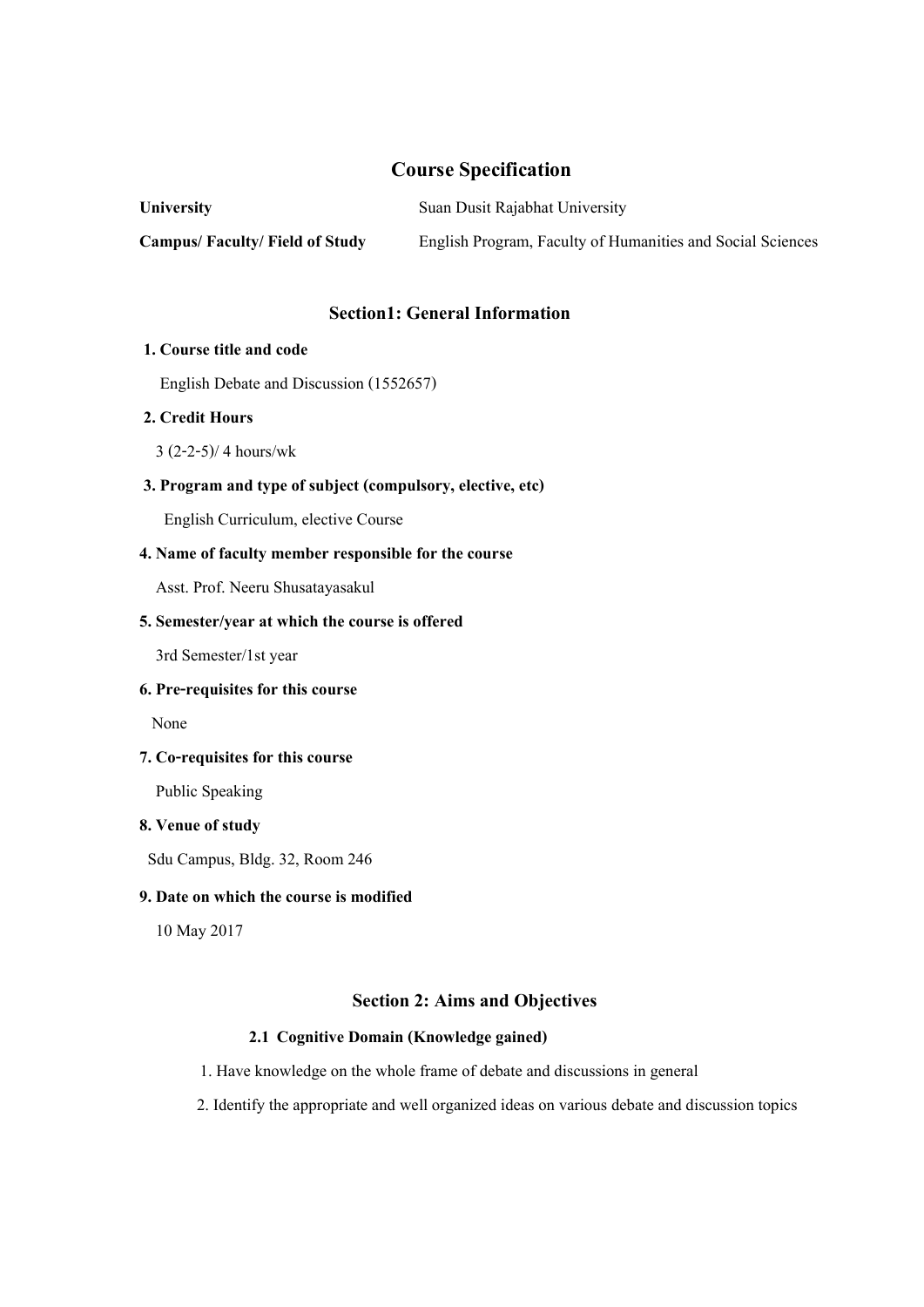3. Exhibit the ability to draw logical conclusions from critical evaluation of facts and ideas

## 2. **Affective Domain**(**Attitude, morals, and ethics gained)**

 1.Show an awareness of personal appearance, verbal and nonverbal communication in various situations for debate and discussion

 2.Show self-discipline in regards to attendance, punctuality, and deadlines & have right thoughts and right actions to participate in debate activities

## **2.1 Psychomotor Domain(skills, IT skills)**

1. Gain confidence and experience in debate and discussion in English.

2. Become proficient in research techniques including internet research, news and primary

research (interviews)

3. Skills in critical, analytical and logical thinking

# **2. Purposes for developing/ modifying the course**

The purpose is to remain current in the subject area for Bachelor of Arts in English.

### **Section 3: Course Management**

# **1. Course description:**

# **English Debate and Discussion:**

Explore concepts in critical and logical thinking, argument and debate and discussion. Develop the ability to draw logical conclusions from critical evaluation of facts and ideas and to look at both affirmative and negative sides of an issue and learn rhetorical strategies. Practice debate and discussion on various issues in different areas these include- education, culture, ethics, science and technology, economics, and environment.

| Lecture |                  | <b>Additional Teaching</b> | Practice/Training/ | Self-study        |
|---------|------------------|----------------------------|--------------------|-------------------|
| hours   |                  | <b>Hours</b>               | <b>Fieldwork</b>   |                   |
|         |                  |                            |                    |                   |
|         | 30 hours         |                            | 30 hours           | 75hours           |
|         | (2hrs x15 weeks) |                            | (2hrs. x15 weeks)  | (5hrs. x15 weeks) |

### **2. Teaching Hours per semester**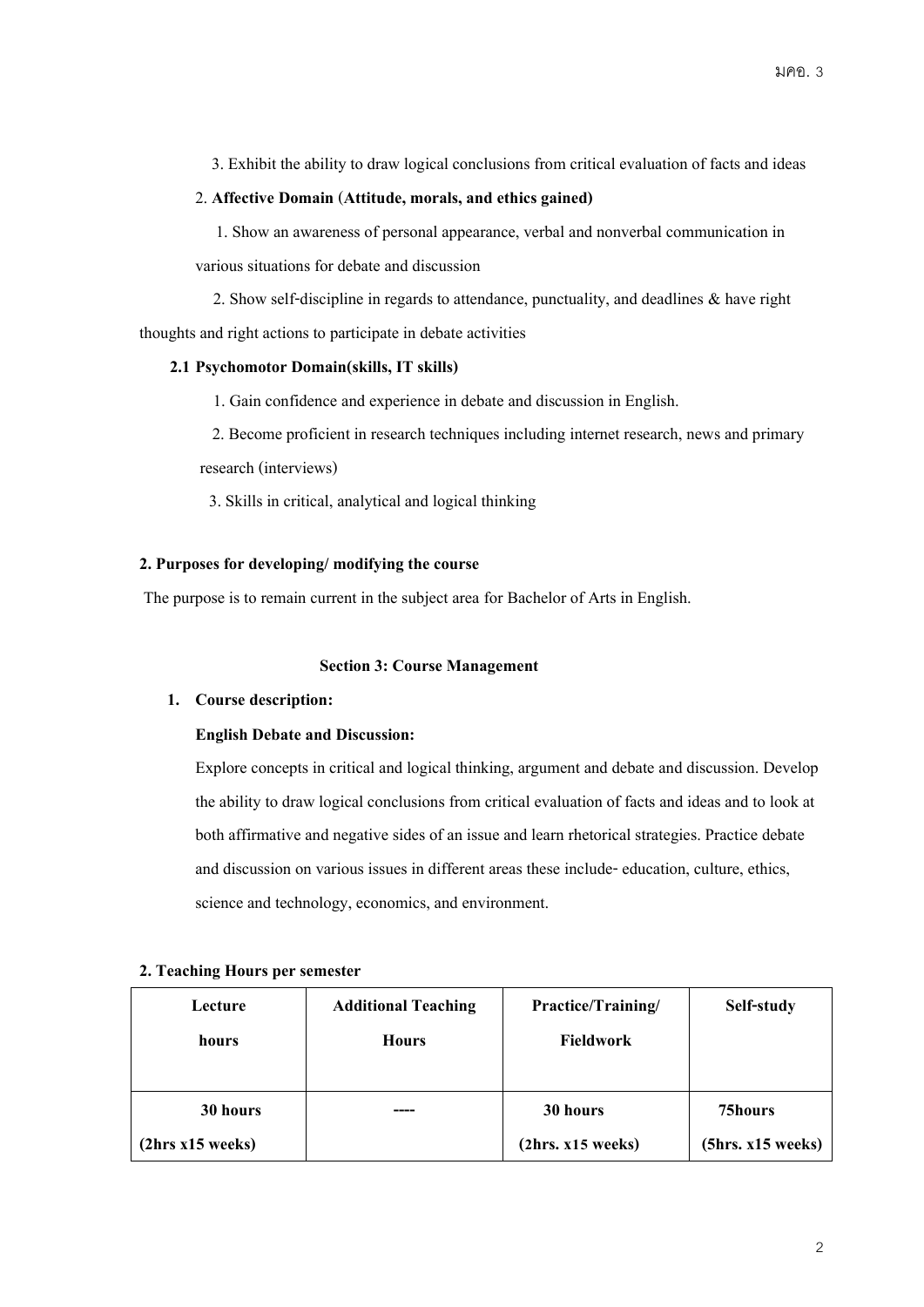## **2. Number of hours that the lecturer provides individual counselling and guidance**

3 hours per week

## **Section: 4 Developments of Students 'Learning Outcomes**

## **1. Morals and Ethics:**

## **1.1 Morals and ethics to be acquired**

1**.**Show an awareness of personal appearance, verbal and nonverbal communication in various situations for debate and discussion

 2. Have right thoughts and right actions to participate in debate activities & Show self-discipline in regards to attendance, punctuality,

## **1.2 Teaching strategies**

1. Interactive lecture and coach students for the point 1

2. Interactive lecture and coach students for the point 2

## **1.3 Methods of assessment**

1. Check in class while class activities

2. Observe in class while class activities and check punctuality, attendance

# **2. Knowledge:**

# **2.1 Knowledge to be acquired**

- 1 Have knowledge on the whole frame of debate and discussions in general
- 2. Identify the appropriate and well organized ideas on various debate and discussion topics
- 3. An awareness of the process of writing knowledge of academic conventions in preparing for

## debate topics

4. Exhibit the ability to draw logical conclusions from critical evaluation of facts and ideas

### **2.2 Teaching strategies**

- 1**.** Interactive Lecture & discussion
- 2. Interactive Lecture & discussion
- 3. Interactive Lecture, discussion & illustration
- 4. Interactive Lecture, discussion & illustration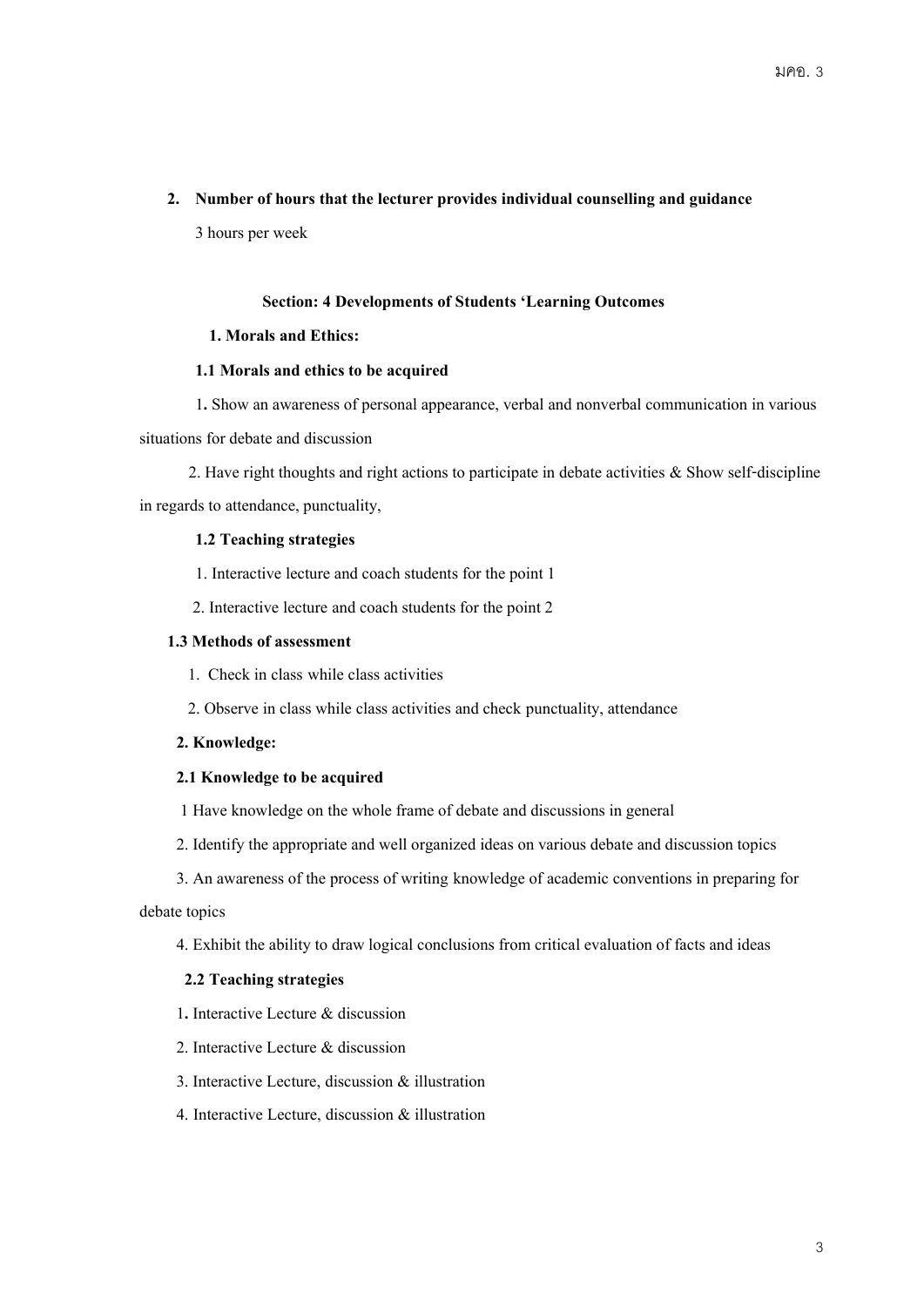#### **2.3 Methods of assessment**

- 1. Asses in class activities, tests on assignments  $\&$  Final Examination
- 2. Asses in class activities, tests on assignments  $\&$  Final Examination
- 3. Asses in class activities, tests on assignments & Final Examination
- 4. Asses in class activities, tests on assignments & Final Examination

#### **3. Cognitive skills**

#### **3.1 Cognitive skills to be developed(Intellectual development)**

- 1.Show the whole frame of debate in group discussions
- 2. The ability to search for, evaluate, and assimilate academic and related content
- 3. Differentiate between facts, opinion, and facts-driven opinion
- 4.Skills to draw logical conclusions from critical evaluation of facts and ideas

## **3.2 Teaching strategies**

- 1. Interactive Lecture & discussion
- 2. Interactive Lecture & discussion
- 3. Interactive Lecture, discussion & illustration
- 4. Interactive Lecture, discussion & illustration

#### **3.3 Methods of assessment**

- 1. Asses in class activities, tests on assignments & Final Examination
- 2. Asses in class activities, tests on assignments & Final Examination
- 3. Asses in class activities, tests on assignments & Final Examination
- 4. Asses in class activities, tests on assignments & Final Examination

#### **4. Interpersonal Skills and Responsibility**

#### **4.1 Interpersonal Skills and Responsibility to be developed**

- 1. Cooperative interpersonal skills and respect for the rights and opinions of others
- 2. Leadership and initiative in problem solving and uncertain situations
- 3. The ability to be a constructive team member in various debate situations

### **4.2 Teaching strategies**

- 1. Class discussions and tasks involving the whole class, small groups, and pairs
- 2. Class discussions and tasks involving the whole class, small groups, and pairs
- 3. Class discussions and tasks involving the whole class, small groups, and pairs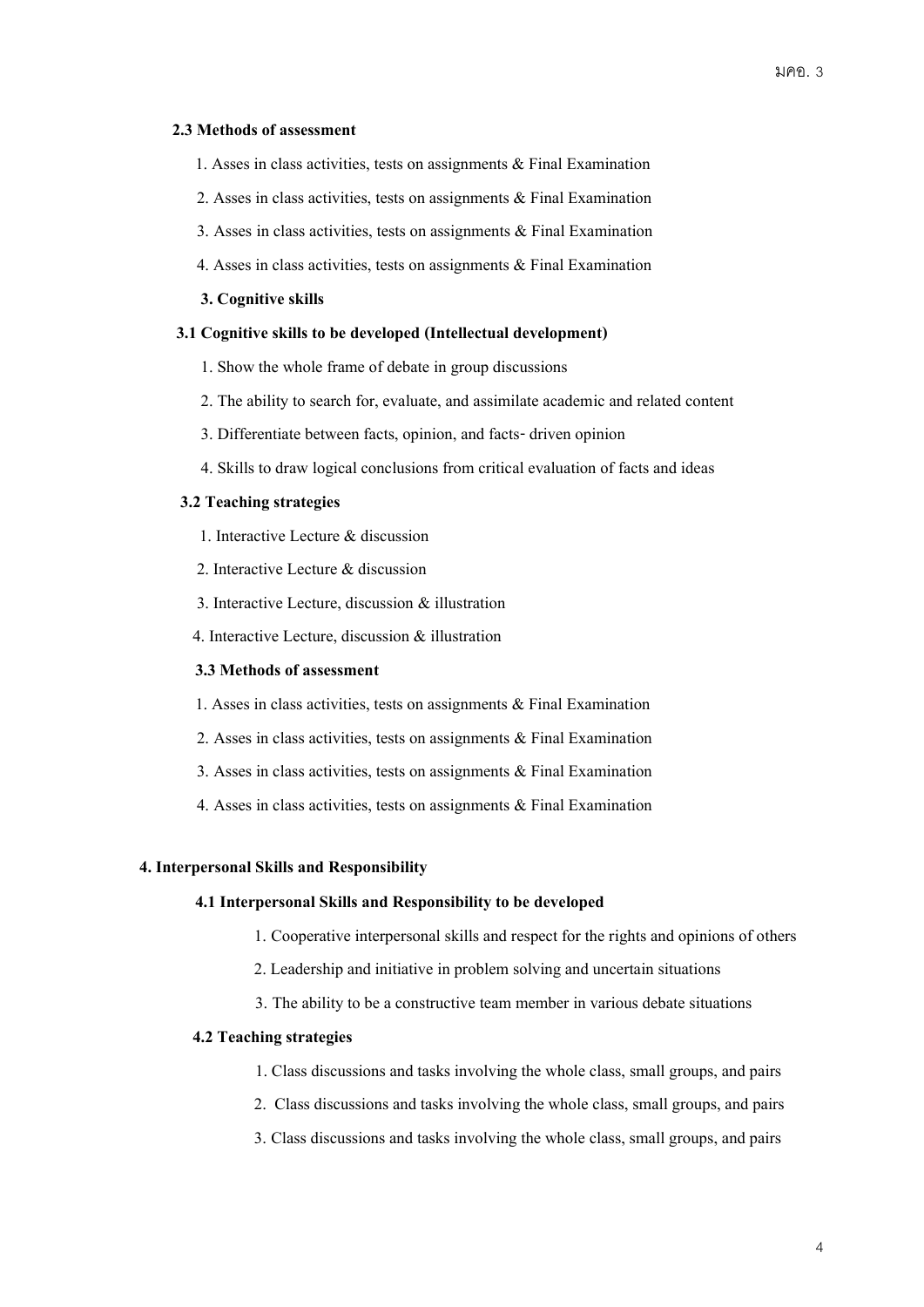## **4.3 Methods of assessment**

- 1. Continuous assessment of various class activities
- 2. Continuous assessment of various class activities
- 3. Continuous assessment of various class activities

## **5. Communication Information Technology and Numerical Skills**

## **5.1 Communication Information Technology and Numerical Skills to be developed**

- 1. The ability to search for and evaluate information on the Internet
- 2. Use the numerical skills to arrange the speech ideas in a logical order
- 3. The ability to communicate effectively in English using appropriate methods

for debate & discussion

# **5.2 Teaching strategies**

- 1. Discussion, demonstrations & illustration
- 2. Discussion, demonstrations & illustration
- 3. Discussion, demonstrations & illustration

# **5.3 Methods of assessment**

- 1. Asses on Weekly assignment debate test & final exams
- 2. Assess on Weekly assignment debate test  $&$  final exams
- 3. Asses on Weekly assignment debate test & final exams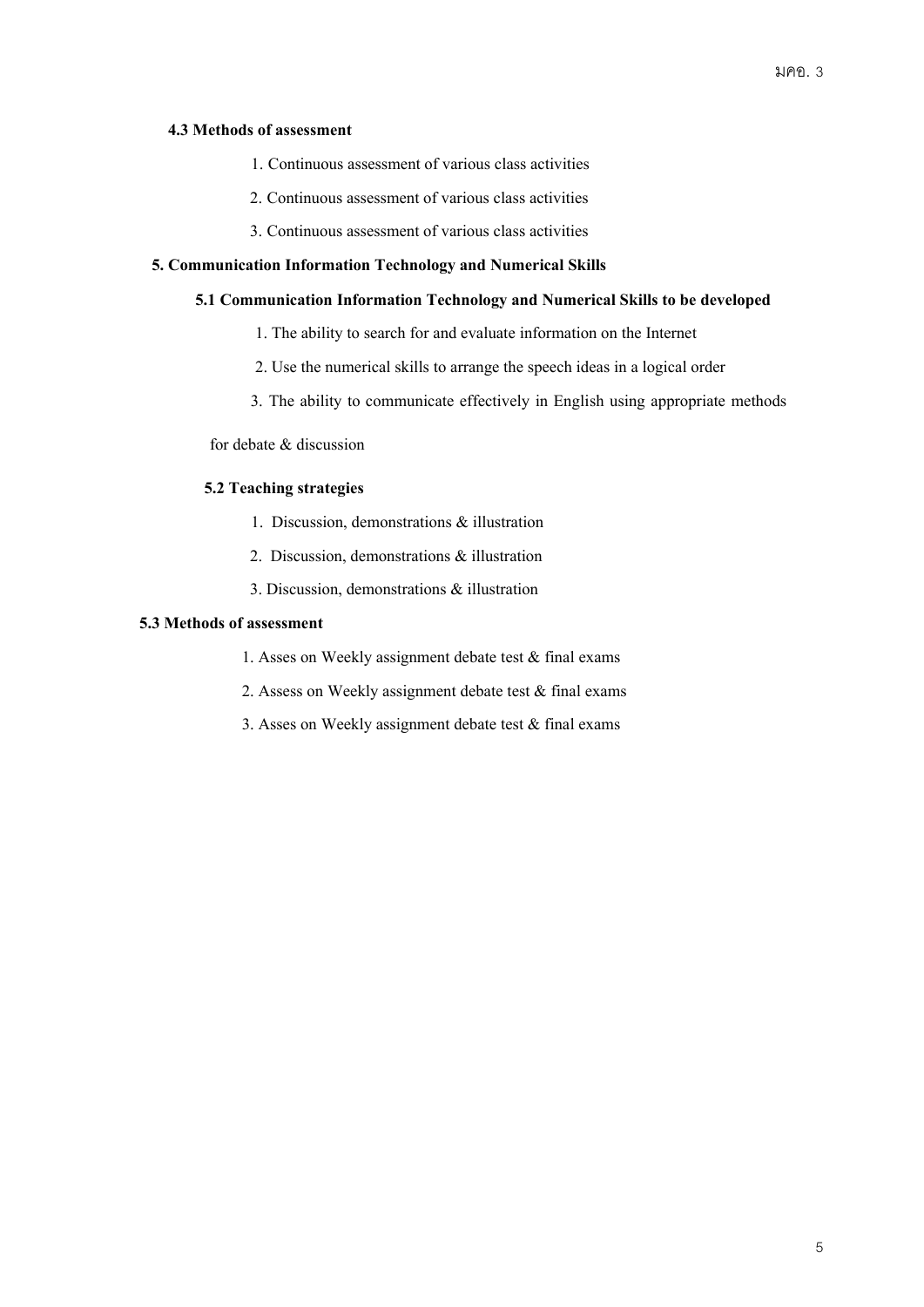# **5. Lesson Plan and Course Evaluation:**

# **1**. **Lesson plan**

| Topic/ details<br>weeks                |                           | Teaching/               | <b>Teaching activities and</b><br>Instructor |                   |
|----------------------------------------|---------------------------|-------------------------|----------------------------------------------|-------------------|
|                                        |                           |                         | instructional materials                      |                   |
|                                        |                           |                         |                                              |                   |
| $\mathbf{1}$                           | -Course syllabus          |                         | -Explain the course                          | Asst. Prof. Neeru |
|                                        | <b>Lesson: 1 Critical</b> |                         | description, objectives,                     | Shusatayasakul    |
|                                        | and analytical            |                         | assessment and teaching                      |                   |
|                                        | <b>Skills for Foster</b>  |                         | materials                                    |                   |
|                                        | logical Thinking          |                         | - Interactive lecture (1) on                 |                   |
|                                        | 1.1 Critical              |                         | the concept of the topic                     |                   |
|                                        | Thinking skills           |                         | - Students practice the                      |                   |
|                                        | 1.2 Analytical            |                         | concept orally                               |                   |
|                                        | thinking skills           |                         | - Students practice speaking                 |                   |
|                                        |                           |                         | individual & in pairs.                       |                   |
|                                        |                           |                         | Course syllabus, attendance                  |                   |
|                                        |                           |                         | sheet, Instructional manual,                 |                   |
|                                        |                           |                         | Text book, & visual aids.                    |                   |
| $\boldsymbol{2}$<br>1.3 Analytical and |                           | $\boldsymbol{4}$        | - Interactive lecture (2) on                 | Asst. Prof. Neeru |
|                                        | <b>Critical Thinking</b>  |                         | the concept of the topic                     | Shusatayasakul    |
|                                        | about the Hidden          |                         | - Students practice the                      |                   |
|                                        | Truth                     |                         | concept orally                               |                   |
|                                        | 1.4 Logical               |                         | - Students practice speaking                 |                   |
|                                        | Thinking Skills           |                         | individual & in a team.                      |                   |
|                                        |                           |                         | Attendance & score sheets,                   |                   |
|                                        |                           |                         | instructional manual, Text                   |                   |
|                                        |                           |                         | book, & visual aids.                         |                   |
| 3                                      | 1.5practiceAgreeing       | $\overline{\mathbf{4}}$ | -Interactive lecture (3) on                  | Asst. Prof. Neeru |
| Disagreeing skills                     |                           |                         | the concept of the topic                     | Shusatayasakul    |
|                                        |                           |                         | - Students practice the                      |                   |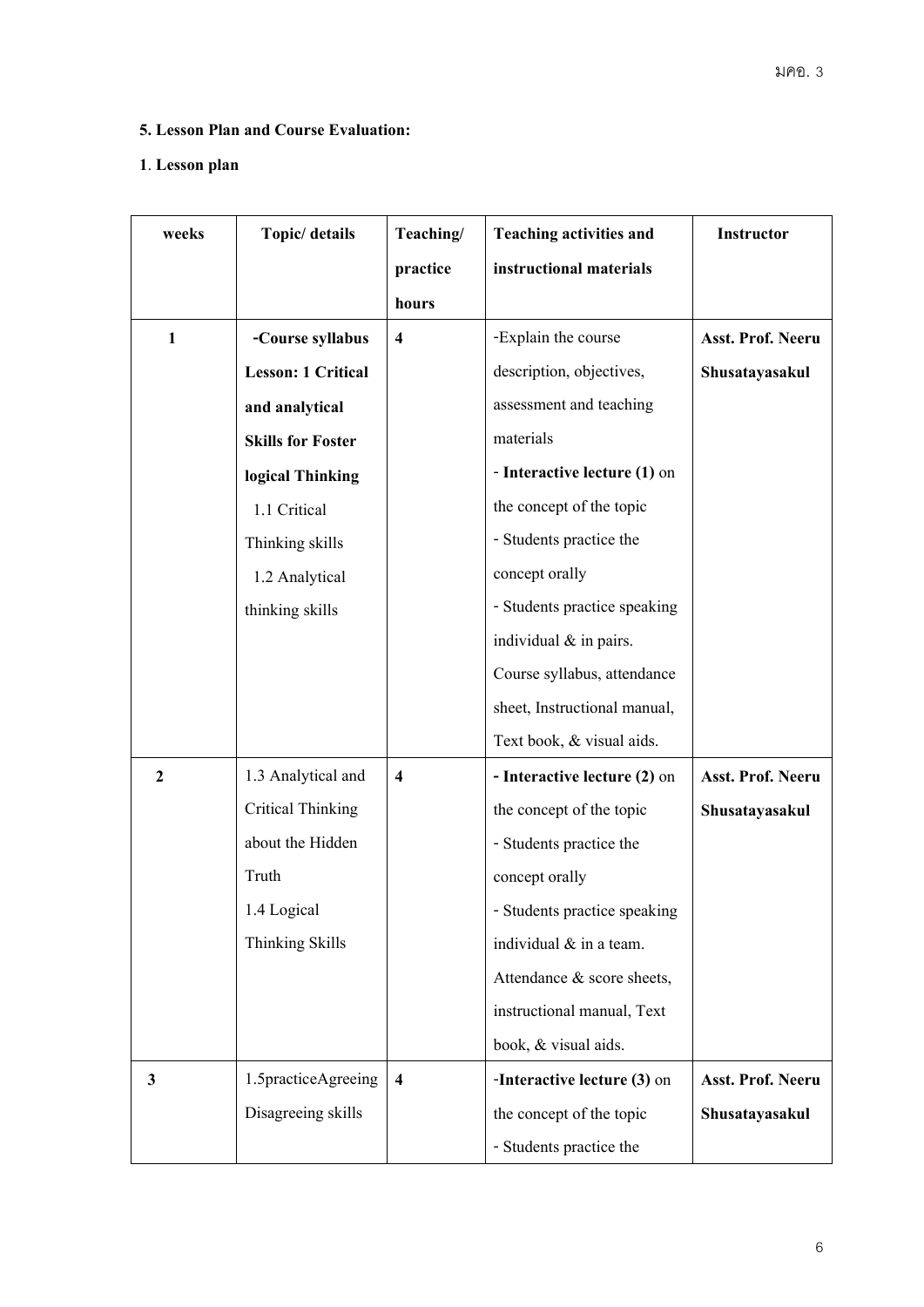|   |                                                     |                         | concept orally                 |                   |  |
|---|-----------------------------------------------------|-------------------------|--------------------------------|-------------------|--|
|   |                                                     |                         | - Students practice speaking   |                   |  |
|   |                                                     |                         | in pairs, in a team, $&$ in    |                   |  |
|   |                                                     |                         | group                          |                   |  |
|   |                                                     |                         | -Attendance $\&$ score sheets, |                   |  |
|   |                                                     |                         | instructional manual, Text     |                   |  |
|   |                                                     |                         | book, & visual aids.           |                   |  |
|   |                                                     |                         |                                |                   |  |
| 4 | <b>Lesson: 2 General</b><br>$\overline{\mathbf{4}}$ |                         | - Interactive lecture (4) on   | Asst. Prof. Neeru |  |
|   | <b>Guidelines on</b>                                |                         | the concept of the topic       | Shusatayasakul    |  |
|   | Debate and                                          |                         | - Students practice the        |                   |  |
|   | <b>Discussion</b>                                   |                         | concept orally                 |                   |  |
|   | 2.1 Introduction to                                 |                         | - Students practice speaking   |                   |  |
|   | Debate                                              |                         | in pairs & writing skill       |                   |  |
|   | 2.2 Participating in                                |                         | Attendance sheet,              |                   |  |
|   | Discussion                                          |                         | instructional manual, Text     |                   |  |
|   |                                                     |                         | book, & visual aids.           |                   |  |
|   |                                                     |                         |                                |                   |  |
|   |                                                     |                         |                                |                   |  |
| 5 | 2.3 Using Claim                                     | $\overline{\bf{4}}$     | - Interactive lecture (5) on   | Asst. Prof. Neeru |  |
|   | Materials                                           |                         | the concept of the topic       | Shusatayasakul    |  |
|   | 2.4 Speaking                                        |                         | - Students practice the        |                   |  |
|   | Elements for                                        |                         | concept orally                 |                   |  |
|   | Debate                                              |                         | - Students practice listening  |                   |  |
|   |                                                     |                         | - speaking to each other       |                   |  |
|   |                                                     |                         | Attendance sheet,              |                   |  |
|   |                                                     |                         | instructional manual, Text     |                   |  |
|   |                                                     |                         | book, & visual aids.           |                   |  |
|   |                                                     |                         |                                |                   |  |
| 6 | 2.5Class Debate                                     | $\overline{\mathbf{4}}$ | -Interactive lecture (6) on    | Asst. Prof. Neeru |  |
|   | Format and Practice                                 |                         | the concept of the topic       | Shusatayasakul    |  |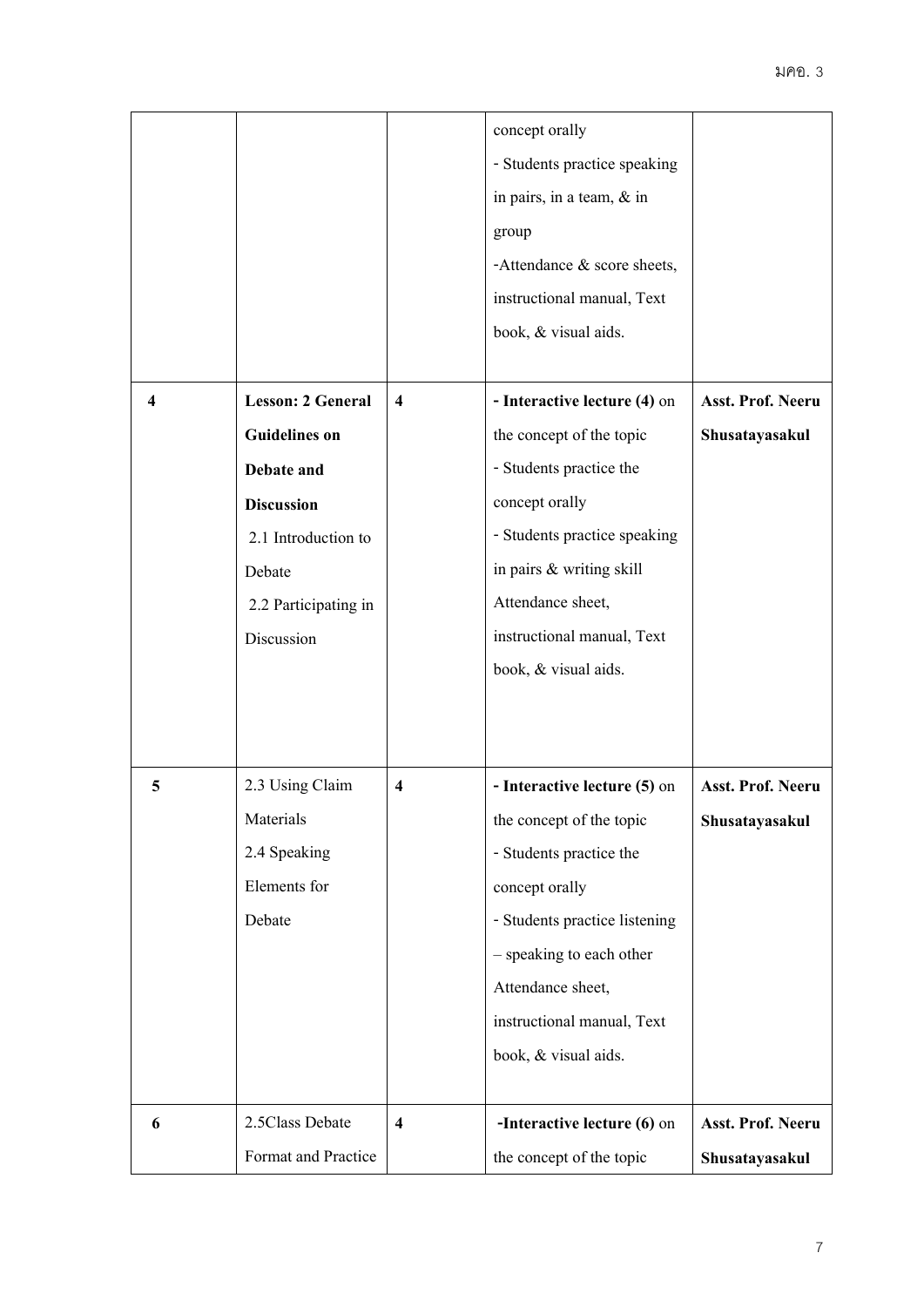|                |                           |                         | - Students practice the       |                   |
|----------------|---------------------------|-------------------------|-------------------------------|-------------------|
|                |                           |                         | concept orally                |                   |
|                |                           |                         | - Students discuss in a team  |                   |
|                |                           |                         | &practice debating on         |                   |
|                |                           |                         | common issues                 |                   |
|                |                           |                         | Attendance & score sheets,    |                   |
|                |                           |                         | instructional manual, Text    |                   |
|                |                           |                         | book, & visual aids.          |                   |
| $\overline{7}$ | <b>Lesson:3 Claims of</b> | $\overline{\mathbf{4}}$ | - Interactive lecture (7) on  | Asst. Prof. Neeru |
|                | Social and                |                         | the concept of the topic      | Shusatayasakul    |
|                | <b>Education</b>          |                         | - Students practice the       |                   |
|                | 3.1 Introduction to       |                         | concept orally                |                   |
|                | Social Claims             |                         | - Students discuss authentic  |                   |
|                | 3.2 Debate on             |                         | debate samples in group $\&$  |                   |
|                | Social Issues             |                         | in a team.                    |                   |
|                | Assignment (1)            |                         | <b>Discuss Assignment (1)</b> |                   |
|                |                           |                         | Attendance & score sheets,    |                   |
|                |                           |                         | authentic debate samples $\&$ |                   |
|                |                           |                         | visual aids.                  |                   |
| 8              | <b>Test Assignment</b>    | 4                       | -Students test on             | Asst. Prof. Neeru |
|                | (1)                       |                         | assignment (1)                | Shusatayasakul    |
|                | 3.3 Introduction to       |                         | - Interactive lecture (8) on  |                   |
|                | <b>Educational Claims</b> |                         | the concept of the topic      |                   |
|                | 3.4 Debate on             |                         | - Students practice the       |                   |
|                | <b>Educational Issues</b> |                         | concept orally                |                   |
|                | Assignment(2)             |                         | - Students discuss authentic  |                   |
|                | debate on two             |                         | debate samples in group $\&$  |                   |
|                | motions                   |                         | in a team.                    |                   |
|                |                           |                         | - Discuss Assignment(2)       |                   |
|                |                           |                         | Attendance & score sheets,    |                   |
|                |                           |                         | authentic debate samples $\&$ |                   |
|                |                           |                         | visual aids.                  |                   |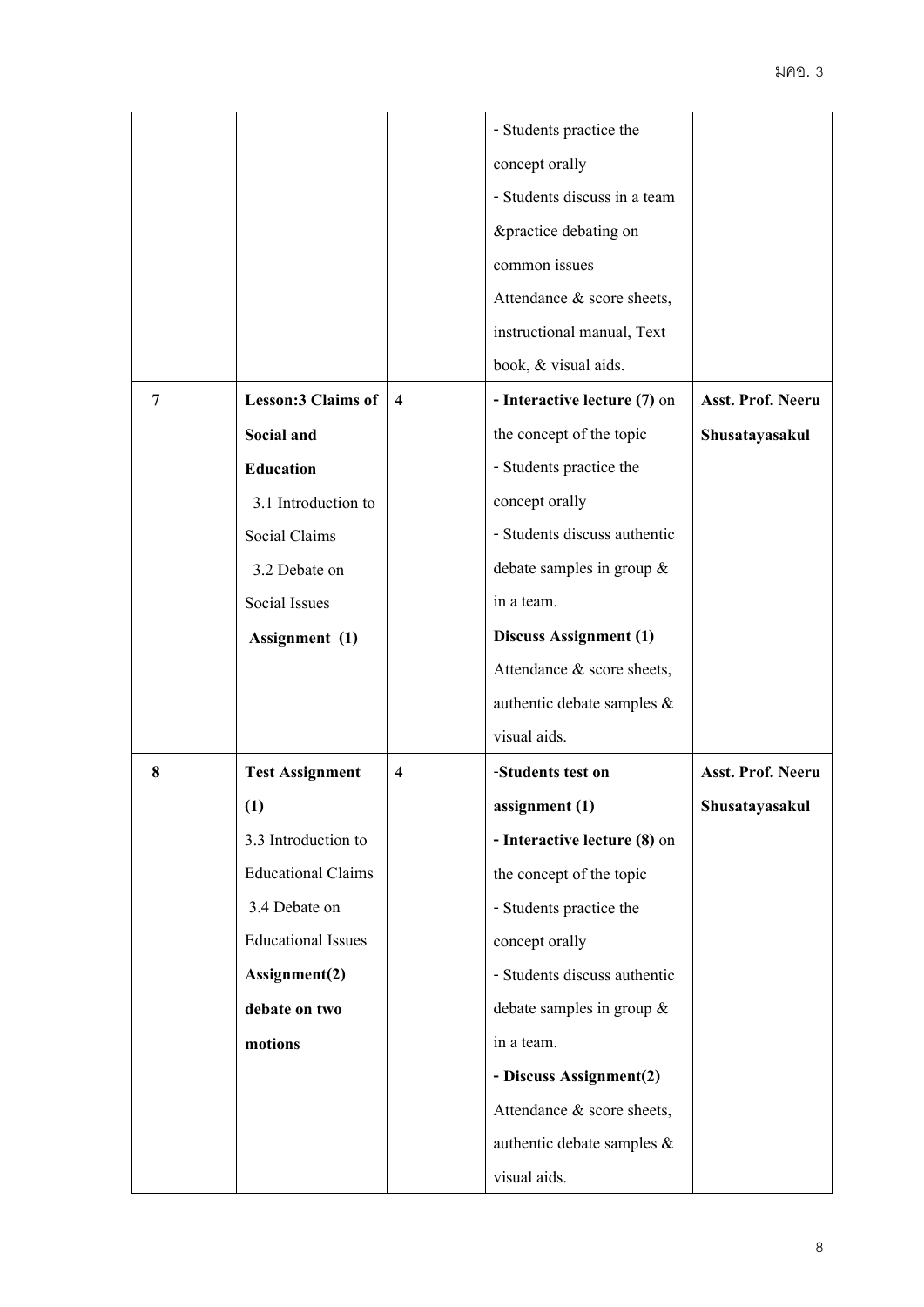| 9                                                        | <b>Test Debate</b>    | 4                   | - Interactive lecture (9) on               | Asst. Prof. Neeru |
|----------------------------------------------------------|-----------------------|---------------------|--------------------------------------------|-------------------|
|                                                          | assignment (2)        |                     | the concept of the test                    | Shusatayasakul    |
|                                                          | And discussion        |                     | -Students Test on                          |                   |
|                                                          |                       |                     | Assignment (2) $&$                         |                   |
|                                                          |                       |                     | participate in discussion                  |                   |
|                                                          |                       |                     | Attendance & score sheets,                 |                   |
|                                                          |                       |                     | instructional manual, &                    |                   |
|                                                          |                       |                     | visual aids.                               |                   |
| 10<br><b>Lesson: 4 Claims</b><br>$\overline{\mathbf{4}}$ |                       |                     | - Interactive lecture (10) on              | Asst. Prof. Neeru |
|                                                          | of Science and        |                     | the concept of the topic<br>Shusatayasakul |                   |
|                                                          | <b>Ethics</b>         |                     | - Students practice the                    |                   |
|                                                          | 4.1 Introduction to   |                     | concept orally                             |                   |
|                                                          | Claims of Science     |                     | - Students discuss authentic               |                   |
|                                                          | 4.2 Debate on         |                     | debate samples in group $\&$               |                   |
|                                                          | issues of Science     |                     | in a team                                  |                   |
| <b>Assignment</b> (3)                                    |                       |                     | Attendance & score sheets,                 |                   |
|                                                          |                       |                     | instructional manual, Text                 |                   |
|                                                          |                       |                     | book, & visual aids.                       |                   |
| 11                                                       | Test on               | $\overline{\bf{4}}$ | -Students test on                          | Asst. Prof. Neeru |
|                                                          | <b>Assignment</b> (3) |                     | assignment (3)                             | Shusatayasakul    |
|                                                          | 4.3 Introduction to   |                     | - Interactive lecture (11) on              |                   |
|                                                          | Claims of Ethics      |                     | the concept of the topic                   |                   |
|                                                          | 4.4 Debate on         |                     | - Students practice the                    |                   |
|                                                          | Ethical issues        |                     | concept orally                             |                   |
|                                                          | <b>Assignment</b> (4) |                     | - Students discuss authentic               |                   |
| debate on two                                            |                       |                     | debate samples in group $\&$               |                   |
| motions                                                  |                       |                     | in a team                                  |                   |
|                                                          |                       |                     | - Discuss Assignment(4)                    |                   |
|                                                          |                       |                     | Attendance & score sheets,                 |                   |
|                                                          |                       |                     | authentic debate samples $\&$              |                   |
|                                                          |                       |                     | visual aids.                               |                   |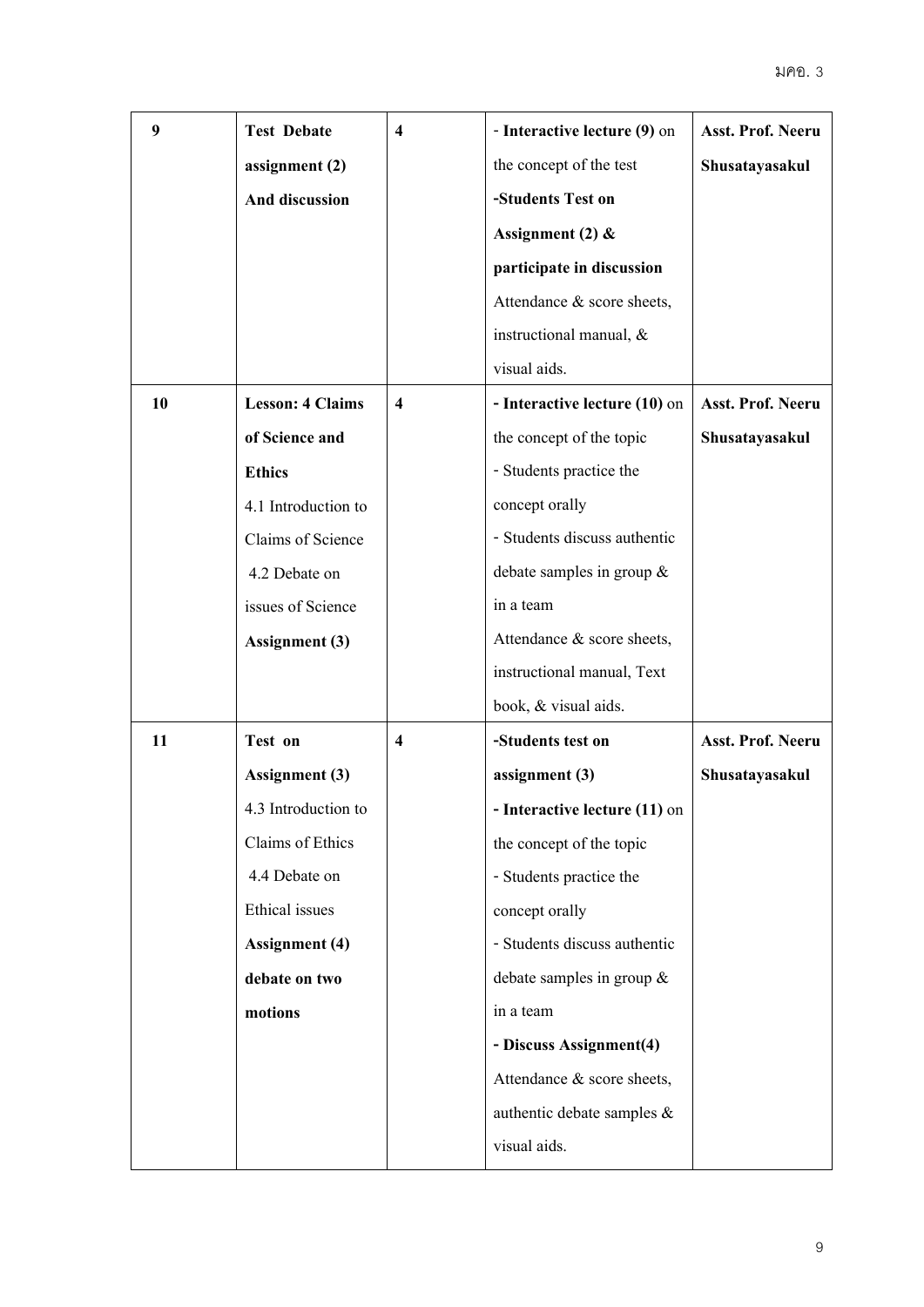| 12     | <b>Test assignment</b>                             | $\overline{\bf{4}}$     | - Interactive lecture (12)     |                   |  |
|--------|----------------------------------------------------|-------------------------|--------------------------------|-------------------|--|
|        | (4)                                                |                         | on the concept of the test     |                   |  |
|        | and discussion                                     |                         | - Students test on             |                   |  |
|        |                                                    |                         | assignment (4)                 |                   |  |
|        |                                                    |                         | &participate in discussion     |                   |  |
|        |                                                    |                         | -Attendance $\&$ score sheets, |                   |  |
|        |                                                    |                         | visual aids.                   |                   |  |
|        |                                                    |                         |                                |                   |  |
| 13     | <b>Lesson: 5 Claims</b><br>$\overline{\mathbf{4}}$ |                         | - Interactive lecture (13)     | Asst. Prof. Neeru |  |
|        | of Technology and                                  |                         | on the concept of the topic    | Shusatayasakul    |  |
|        | <b>Environment</b>                                 |                         | - Students practice the        |                   |  |
|        | 5.1 Introduction to                                |                         | concept orally                 |                   |  |
|        | Claims of                                          |                         | - Students discuss authentic   |                   |  |
|        | Technology                                         |                         | debate samples in group $\&$   |                   |  |
|        | 5.2Debate on                                       |                         | in a team                      |                   |  |
|        | Technological                                      |                         | Attendance & score sheets,     |                   |  |
| Issues |                                                    |                         | authentic debate samples,      |                   |  |
|        | <b>Assignment</b> (5)                              |                         | Text book, & visual aids.      |                   |  |
|        |                                                    |                         |                                |                   |  |
|        |                                                    |                         |                                |                   |  |
| 14     | <b>Test Assignment</b>                             | $\overline{\mathbf{4}}$ | <b>Students test on</b>        |                   |  |
|        | (5)                                                |                         | assignment (5)                 |                   |  |
|        | 5.3 Introduction to                                |                         | - Interactive lecture (14) on  |                   |  |
|        | Claims of                                          |                         | the concept of the topic       |                   |  |
|        | Environment                                        |                         | - Students practice the        |                   |  |
|        | 5.4 Debate on                                      |                         | concept orally                 |                   |  |
|        | Environmental                                      |                         | - Students discuss authentic   |                   |  |
|        | issues                                             |                         | debate samples in group $\&$   |                   |  |
|        | <b>Assignment</b> (6)                              |                         | in a team                      |                   |  |
|        | debate on two                                      |                         | - Discuss Assignment(4)        |                   |  |
|        | motions                                            |                         | Attendance & score sheets,     |                   |  |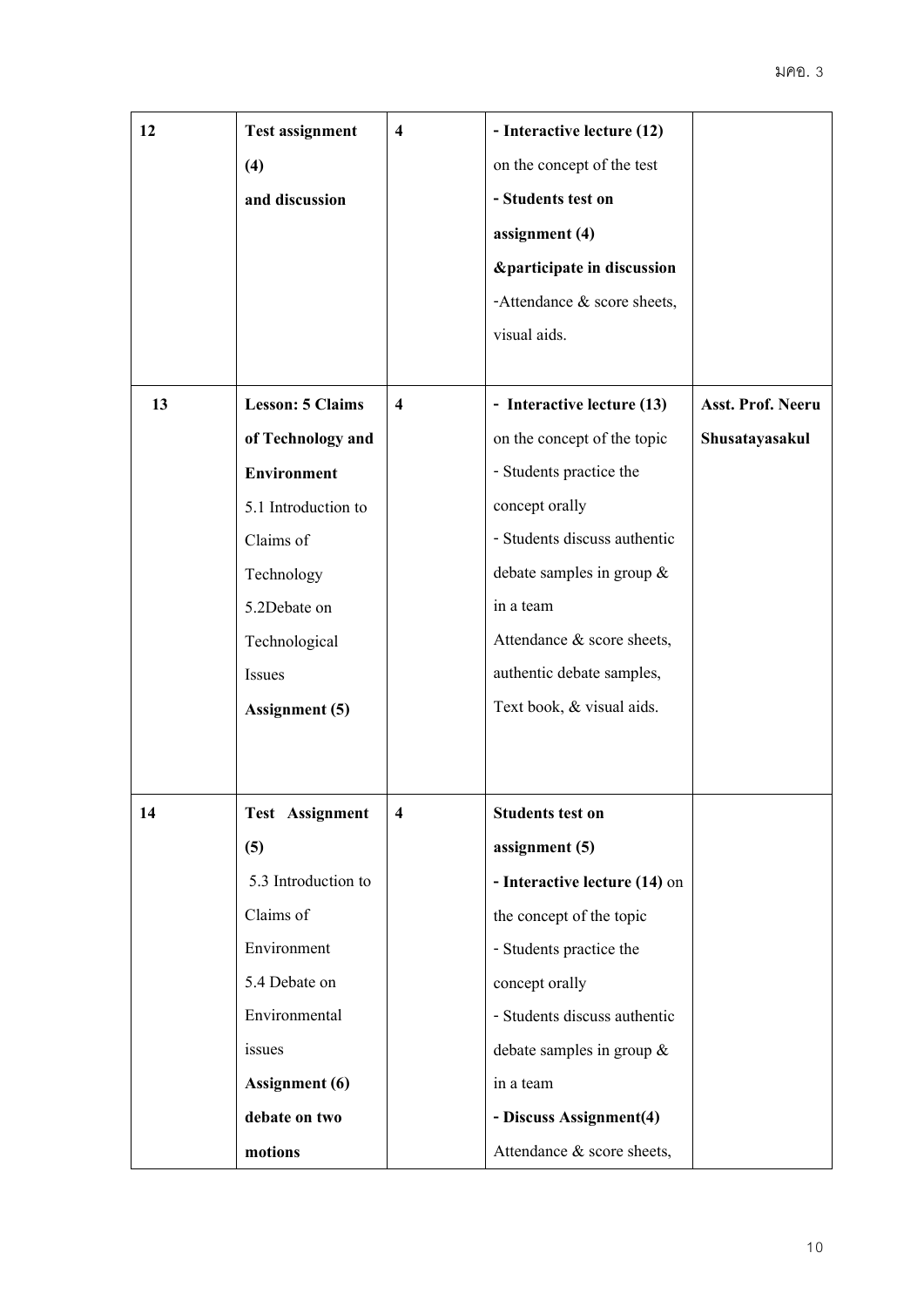|    |                                            |  | authentic debate samples $\&$<br>visual aids. |                          |
|----|--------------------------------------------|--|-----------------------------------------------|--------------------------|
| 15 | <b>Test Assignment</b><br>$\boldsymbol{4}$ |  | - Interactive lecture (15) on                 | <b>Asst. Prof. Neeru</b> |
|    | (6)                                        |  | the concept of the test                       | Shusatayasakul           |
|    | and discussion                             |  | - Students test on                            |                          |
|    |                                            |  | assignment $(4)$                              |                          |
|    |                                            |  | &participate in discussion                    |                          |
|    |                                            |  | -Attendance $\&$ score sheets,                |                          |
|    |                                            |  | visual aids                                   |                          |
| 16 | <b>Final Examination</b>                   |  | N/A                                           | Asst. Prof. Neeru        |
|    |                                            |  |                                               | Shusatayasakul           |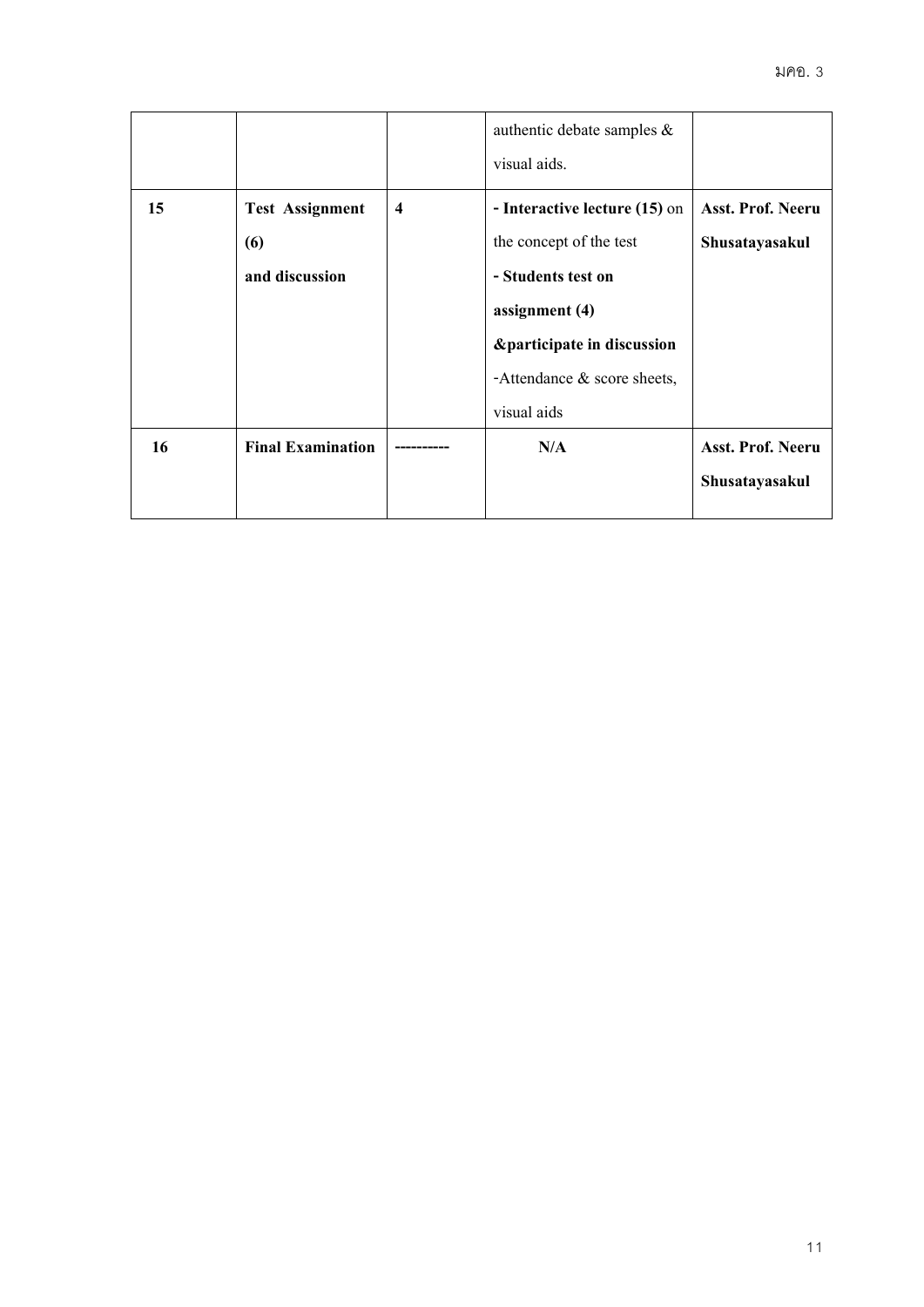# **Assessment Plan**:

| Methods /         | <b>Expected outcomes</b> | <b>Assessment</b> | Week(s) of      | The proportion of  |
|-------------------|--------------------------|-------------------|-----------------|--------------------|
| <b>Activities</b> |                          | <b>Strategies</b> | assessment      | the assessment     |
|                   |                          |                   |                 | allocated for that |
|                   |                          |                   |                 | activity           |
|                   |                          |                   |                 | (percentage)       |
| 1. Debate test    | 1.1, 2.1, 3.1, 5.1       | (Authentic        | Wk.8,9,11,14,15 | 50%                |
| on Assignments    |                          | Assessments)      |                 |                    |
| 1 to 5            |                          |                   |                 |                    |
| 2. Pair           | 4.1                      | Authentic         |                 | 20 %               |
| /Group/Team       |                          | Assessments)      | Wk.1-7          |                    |
| activities        |                          |                   |                 |                    |
|                   |                          |                   |                 |                    |
| 3. Behavior,      | 1.1                      | (Authentic        |                 | $10\,\%$           |
| attendance,       |                          | Assessments)      | Wk. 1-15        |                    |
| being engaged     |                          |                   |                 |                    |
| in class          |                          |                   |                 |                    |
|                   |                          |                   |                 |                    |
|                   |                          |                   |                 |                    |
| 4. Final Exams    | 1.1, 2.1, 3.1, 5.1       | (Authentic        |                 | 20%                |
|                   |                          |                   |                 |                    |
|                   |                          | Assessments)      | Wk.16           |                    |

# **6. Learning Resources:**

# **1. Required Texts**

# **Shusatayasakul, N. (2017), Debate and Discussion, Suan Dusit, Book Center**

# **2. Essential Reference**

123rf.(online)Available: https://www.123rf.com/stock-photo/debate.html? (Retrieved: 2017,

July)

123rf.(online)Available: https://www.123rf.com/stock-photo/debate.html? (Retrieved: 2017,

June)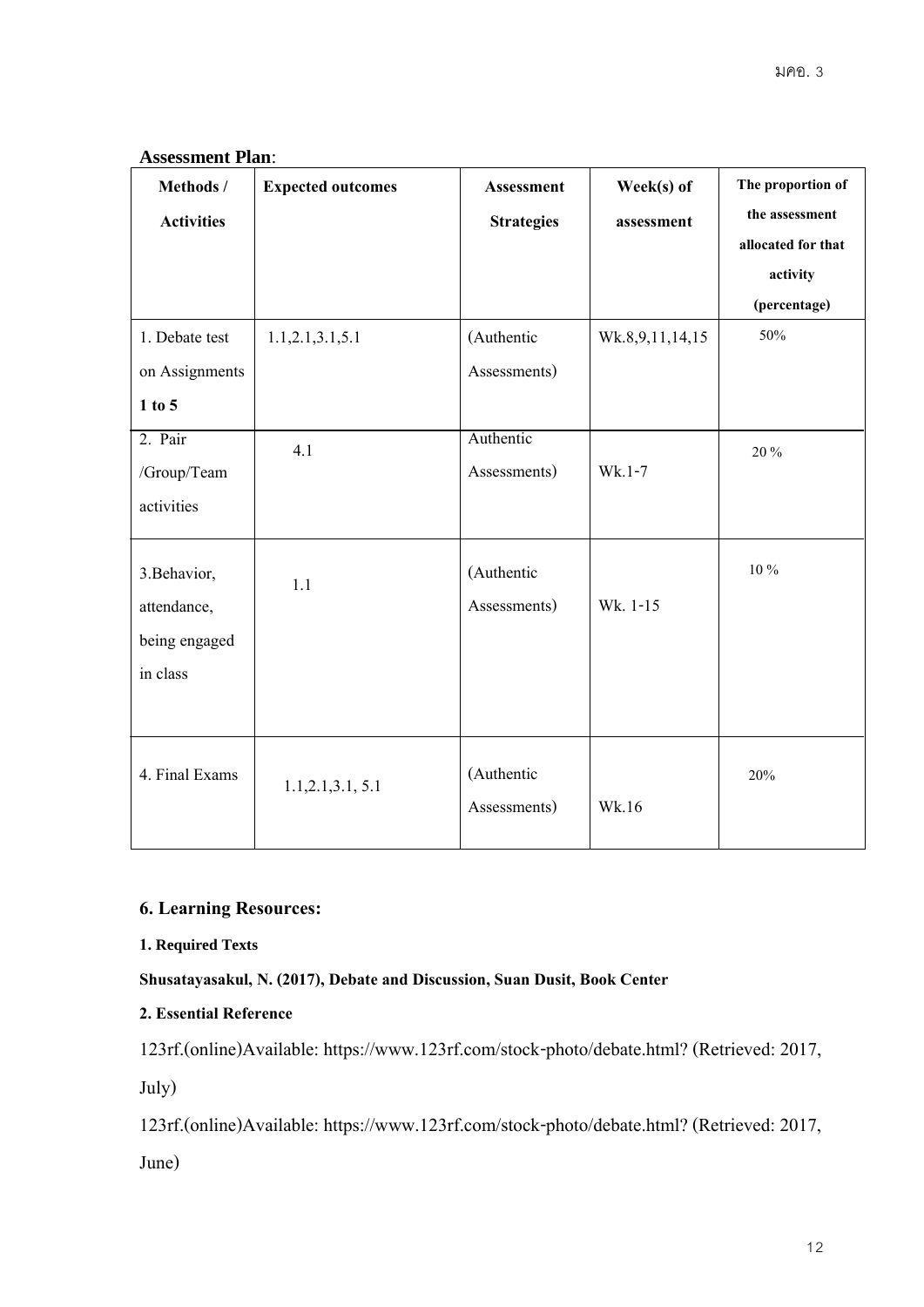Baker, A. Goldstein, S.(2009), Pronunciation Pairs, Cambridge University Press

Freepik. (Online) Available: http://www.freepik.comfree (Retrieved: 2017, May)

Gamble, T.K. & Gamble, M. W. (2006), Public Speaking in the Age of Diversity,

College of New Rochelle &New York Institute of Technology

GlimagesbHjNYV. (Online) Available: https//goo.glimagesbHjNYV.com ((Retrieved: 2017, June)

Google. (Online) Available: https://www.google.co th/search?q=debate+cartoon.

(Retrieved: 2017, June)

Google. (Online) Available: https://www.google.co th/search?q=debate+cartoon.

(Retrieved: 2017, July)

Google. (Online) Available: https://www.google.co th/search?q=debate+cartoon. (Retrieved: 2017, July)

Google. (Online) Available: https://www.google.co th/search?q=debate+cartoon.

(Retrieved: 2017, June)

Google. (Online) Available: https://www.google.co th/search?q=debate+cartoon.

(Retrieved: 2017, June)

Istockphoto**.** (Online) Available: http://www.istockphoto.com (Retrieved: 2017, May)

James, A. Winans, (1999), Speech Makings, New York, Appleton-Century-Croft

James, C. Homes, (2002), Roles Speakers Play, New York: Harper & Row

James, J. Welsh, (2010),The speech writing Guide, New York: Wiley

Koch, A. (2014), Speaking with s Purpose, Milwaukee Area Technical college, Prentice Hall, New Jersey

Lucas E. Stephen, (2014),The Art of Public Speaking, University of Wisconsin-Madison, McGraw- Hill Book Co-Singapore

Shutterstock. (Online) Available: httpswww.shutterstock.comthimage (Retrieved: 2017, May)

Shuterstock. (Online) Available: www.shuterstock.com (Retrieved: 2017, May) (Retrieved: 2017, June)